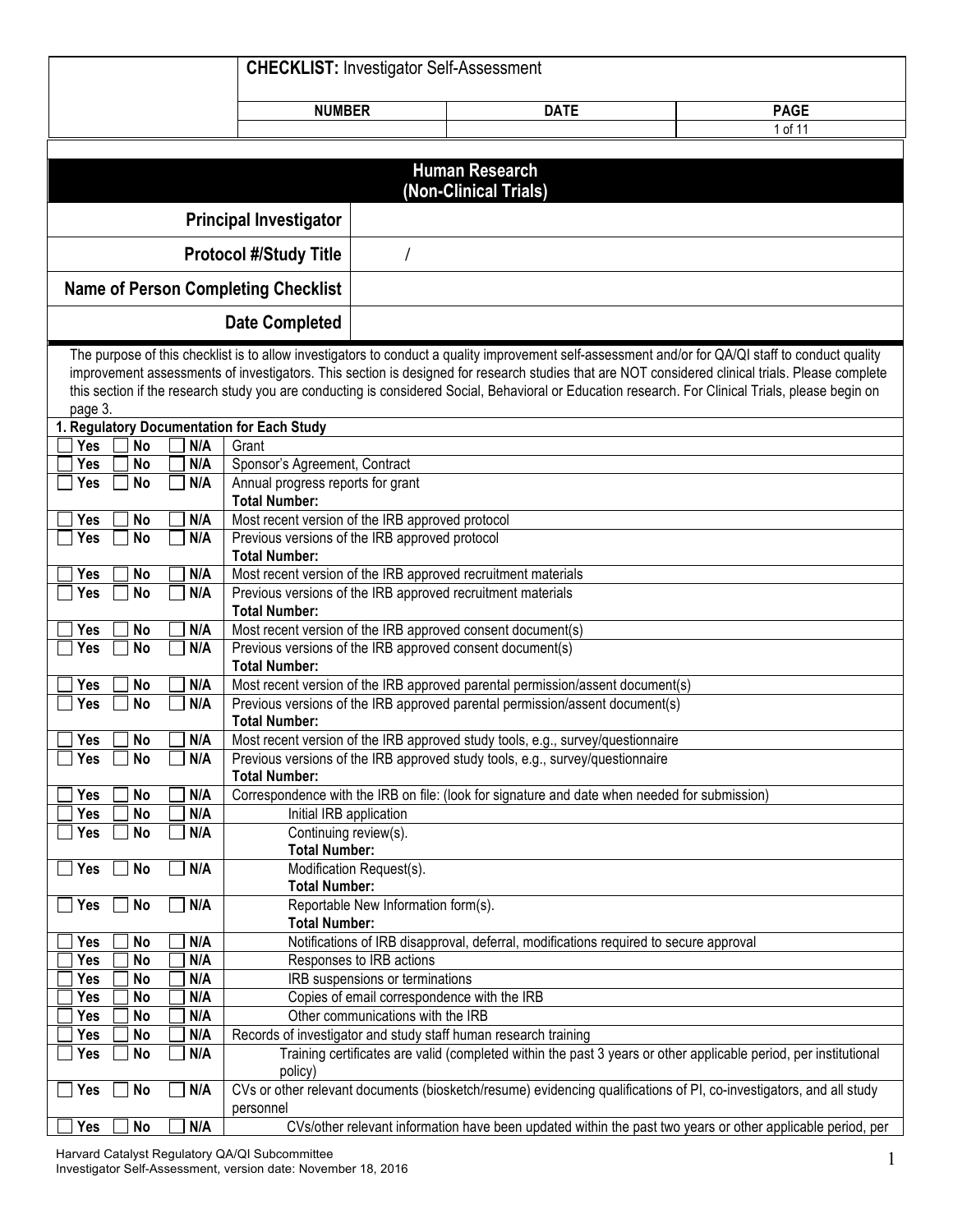|                                   | <b>CHECKLIST: Investigator Self-Assessment</b>                     |                                                                                                                 |                                                                                                                      |  |  |
|-----------------------------------|--------------------------------------------------------------------|-----------------------------------------------------------------------------------------------------------------|----------------------------------------------------------------------------------------------------------------------|--|--|
|                                   |                                                                    |                                                                                                                 |                                                                                                                      |  |  |
|                                   | <b>NUMBER</b>                                                      | <b>DATE</b>                                                                                                     | <b>PAGE</b>                                                                                                          |  |  |
|                                   |                                                                    |                                                                                                                 | 2 of 11                                                                                                              |  |  |
|                                   | institutional policy)                                              |                                                                                                                 |                                                                                                                      |  |  |
| N/A<br>Yes<br>No                  | CVs/other relevant information are signed and dated                |                                                                                                                 |                                                                                                                      |  |  |
| N/A<br>Yes<br>No                  | Signed agreements/contracts between parties (e.g., MOA, DUA, LDT)  |                                                                                                                 |                                                                                                                      |  |  |
| N/A<br>Yes<br>No                  | Correspondences to and from the funding agency                     |                                                                                                                 |                                                                                                                      |  |  |
| N/A<br>Yes<br>No                  | <b>IRB</b> roster                                                  |                                                                                                                 |                                                                                                                      |  |  |
| N/A<br>Yes<br>No                  | Documentation of IRB's Federalwide Assurance (FWA) Number          |                                                                                                                 |                                                                                                                      |  |  |
| 2. Document Retention             |                                                                    |                                                                                                                 |                                                                                                                      |  |  |
| Yes<br>No<br>N/A                  |                                                                    | Regulatory documentation (e.g., contents of the Regulatory Binder) are retained for at least XXXXX years after  |                                                                                                                      |  |  |
|                                   | closing out the Human Research                                     |                                                                                                                 |                                                                                                                      |  |  |
| N/A<br>Yes<br>No                  |                                                                    |                                                                                                                 | Records for sponsored research are retained until the sponsor authorized destruction of the records. Instructions or |  |  |
|                                   | date of authorized destruction:                                    |                                                                                                                 |                                                                                                                      |  |  |
| 3. Subject Recruitment Procedures |                                                                    |                                                                                                                 |                                                                                                                      |  |  |
| <b>Yes</b><br>No<br>N/A           | Are the IRB-approved recruitment methods being followed?           |                                                                                                                 |                                                                                                                      |  |  |
| N/A<br>Yes<br>No                  |                                                                    | Have all recruitment materials (e.g., advertisements and telephone scripts) been approved by the IRB? Note: ALL |                                                                                                                      |  |  |
|                                   |                                                                    | recruitment materials must be approved prior to use and must be re-approved at the time of continuing review.   |                                                                                                                      |  |  |
| 4. Data and Safety Monitoring     |                                                                    |                                                                                                                 |                                                                                                                      |  |  |
| Yes<br>No<br>N/A                  | Is there a Data Safety Monitoring Plan (DSMP) for this study?      |                                                                                                                 |                                                                                                                      |  |  |
| N/A<br>Yes<br>No                  | Has the DSMP been followed per the IRB approved protocol?          |                                                                                                                 |                                                                                                                      |  |  |
| Yes<br>N/A<br>No                  | Is there a Data and Safety Monitoring Board (DSMB) for this study? |                                                                                                                 |                                                                                                                      |  |  |
| No<br>N/A<br>Yes                  | Have all DSMB reports been submitted to the IRB?                   |                                                                                                                 |                                                                                                                      |  |  |
|                                   | <b>Total Number:</b>                                               |                                                                                                                 |                                                                                                                      |  |  |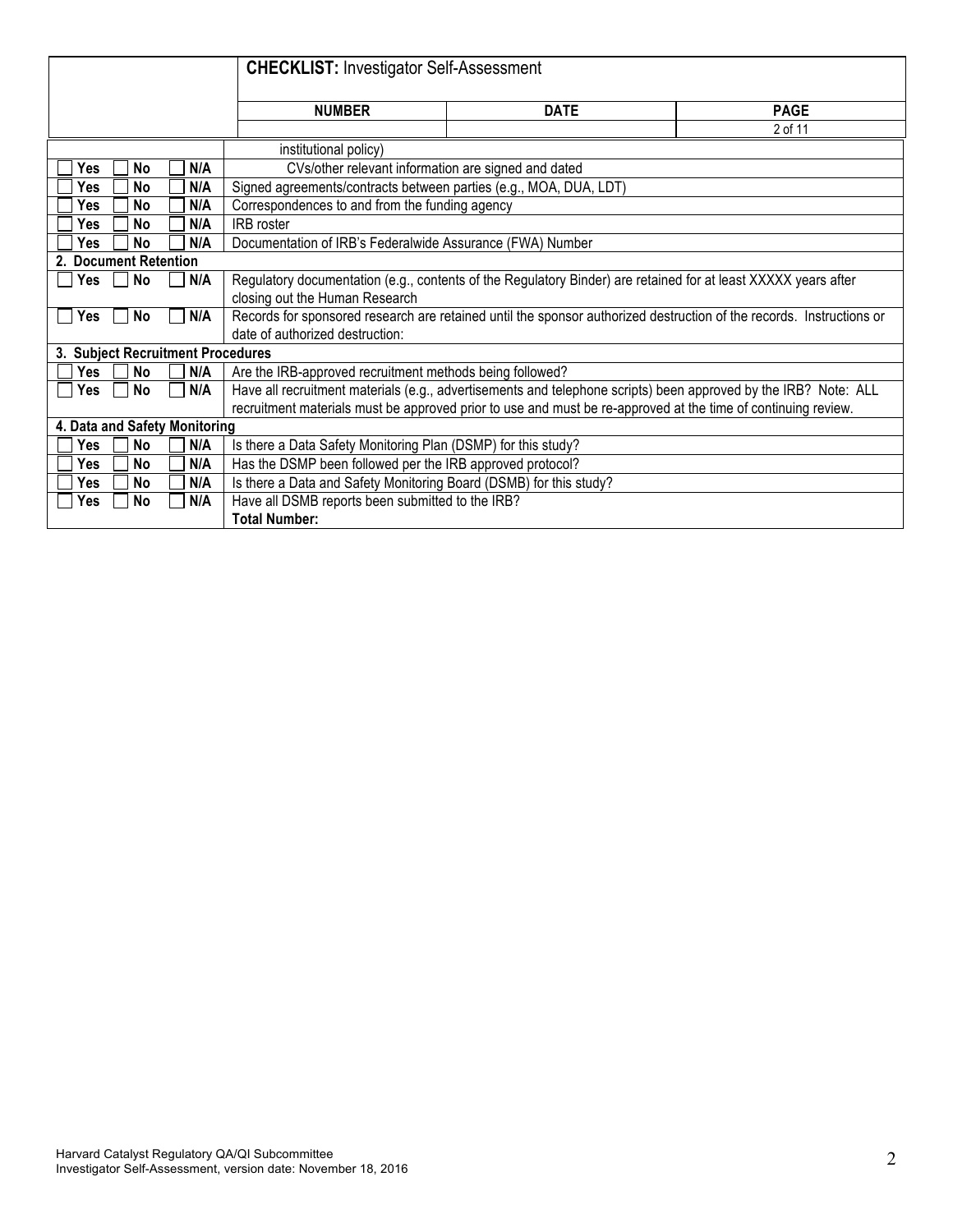|                                            | <b>CHECKLIST: Investigator Self-Assessment</b>                                        |                                     |                                                                                                                                                    |  |             |
|--------------------------------------------|---------------------------------------------------------------------------------------|-------------------------------------|----------------------------------------------------------------------------------------------------------------------------------------------------|--|-------------|
|                                            | <b>NUMBER</b>                                                                         |                                     | <b>DATE</b>                                                                                                                                        |  | <b>PAGE</b> |
|                                            |                                                                                       |                                     |                                                                                                                                                    |  | 3 of 11     |
|                                            |                                                                                       |                                     |                                                                                                                                                    |  |             |
|                                            |                                                                                       |                                     | <b>Clinical Trials</b>                                                                                                                             |  |             |
|                                            | <b>Principal Investigator</b>                                                         |                                     |                                                                                                                                                    |  |             |
|                                            | <b>Protocol #/Study Title</b>                                                         |                                     |                                                                                                                                                    |  |             |
| <b>Name of Person Completing Checklist</b> |                                                                                       |                                     |                                                                                                                                                    |  |             |
|                                            | <b>Date Completed</b>                                                                 |                                     |                                                                                                                                                    |  |             |
|                                            |                                                                                       |                                     | The purpose of this checklist is to allow investigators to conduct a quality improvement self-assessment and/or for QA/QI staff to conduct quality |  |             |
|                                            |                                                                                       |                                     | improvement assessments of investigators. This section is designed for Clinical Trials. <sup>1</sup> The reviewer should identify and complete the |  |             |
| applicable sections for each unique study. |                                                                                       |                                     |                                                                                                                                                    |  |             |
|                                            |                                                                                       |                                     |                                                                                                                                                    |  |             |
| 1. Regulatory Documentation <sup>2</sup>   |                                                                                       |                                     |                                                                                                                                                    |  |             |
| <b>Yes</b><br>N/A<br>No                    | Grant                                                                                 |                                     |                                                                                                                                                    |  |             |
| <b>Yes</b><br>N/A<br>No                    | Sponsor's Agreement, Contract                                                         |                                     |                                                                                                                                                    |  |             |
| <b>Yes</b><br><b>No</b><br>N/A             | Annual progress reports for grant                                                     |                                     |                                                                                                                                                    |  |             |
|                                            | <b>Total Number:</b>                                                                  |                                     |                                                                                                                                                    |  |             |
| <b>Yes</b><br>N/A<br>No                    | Most recent version of the IRB approved protocol                                      |                                     |                                                                                                                                                    |  |             |
| <b>No</b><br>N/A<br><b>Yes</b>             | Previous versions of the IRB approved protocol                                        |                                     |                                                                                                                                                    |  |             |
| <b>Yes</b><br>N/A<br>No                    | <b>Total Number:</b><br>Most recent version of the IRB approved recruitment materials |                                     |                                                                                                                                                    |  |             |
| N/A<br><b>Yes</b><br><b>No</b>             | Previous versions of the IRB approved recruitment materials                           |                                     |                                                                                                                                                    |  |             |
|                                            | <b>Total Number:</b>                                                                  |                                     |                                                                                                                                                    |  |             |
| <b>Yes</b><br>N/A<br>No                    |                                                                                       |                                     | Most recent version of the IRB approved consent document(s)                                                                                        |  |             |
| <b>No</b><br><b>Yes</b><br>N/A             | Previous versions of the IRB approved consent document(s)                             |                                     |                                                                                                                                                    |  |             |
|                                            | <b>Total Number:</b>                                                                  |                                     |                                                                                                                                                    |  |             |
| Yes<br>No<br>N/A                           |                                                                                       |                                     | Most recent version of the IRB approved parental permission/assent document(s)                                                                     |  |             |
| <b>Yes</b><br>No<br>N/A                    |                                                                                       |                                     | Previous versions of the IRB approved parental permission/assent document(s)                                                                       |  |             |
|                                            | <b>Total Number:</b>                                                                  |                                     |                                                                                                                                                    |  |             |
| <b>Yes</b><br>N/A<br>No                    |                                                                                       |                                     | Most recent version of IRB approved information, e.g., brochure, information sheet, results letter, etc.                                           |  |             |
| <b>Yes</b><br><b>No</b><br>N/A             |                                                                                       |                                     | Previous versions of IRB approved information, e.g., brochure, information sheet, results letter, etc.                                             |  |             |
|                                            | <b>Total Number:</b>                                                                  |                                     |                                                                                                                                                    |  |             |
| Yes<br>No<br>N/A                           |                                                                                       |                                     | Most recent version of the IRB approved study tools, e.g., survey/questionnaire                                                                    |  |             |
| <b>No</b><br>N/A<br>Yes                    | <b>Total Number:</b>                                                                  |                                     | Previous versions of the IRB approved study tools, e.g., survey/questionnaire                                                                      |  |             |
| <b>No</b><br>N/A<br>Yes                    |                                                                                       |                                     | Correspondence with the IRB on file: (look for signature and date when needed for submission)                                                      |  |             |
| Yes<br>No<br>N/A                           | Initial IRB application                                                               |                                     |                                                                                                                                                    |  |             |
| No<br>N/A<br>Yes                           | Continuing review(s).                                                                 |                                     |                                                                                                                                                    |  |             |
|                                            | <b>Total Number:</b>                                                                  |                                     |                                                                                                                                                    |  |             |
| N/A<br>No<br>Yes                           |                                                                                       | Modification Request(s).            |                                                                                                                                                    |  |             |
|                                            | <b>Total Number:</b>                                                                  |                                     |                                                                                                                                                    |  |             |
| N/A<br>Yes<br>No                           |                                                                                       | Reportable New Information form(s). |                                                                                                                                                    |  |             |

 $\frac{1}{1}$ FDA defines Clinical Investigation as, "*Clinical investigation* means any experiment that involves a test article and one or more human subjects and that either is subject to requirements for prior submission to the Food and Drug Administration under section  $505(i)$  or  $520(g)$  of the act, or is not subject to requirements for prior submission to the Food and Drug Administration under these sections of the act, but the results of which are intended to be submitted later to, or held for inspection by, the Food and Drug Administration as part of an application for a research or marketing permit. The term does not include experiments that are subject to the provisions of part 58 of this chapter, regarding nonclinical laboratory studies." (

(http://grants.nih.gov/grants/guide/notice-files/NOT-OD-15-015.html)

Harvard Catalyst Regulatory QA/QI Subcommittee

http://www.accessdata.fda.gov/scripts/cdrh/cfdocs/cfcfr/CFRSearch.cfm?fr=50.3). NIH defines Clinical Trial as, "A research study in which one or more human subjects are prospectively assigned to one or more interventions (which may include placebo or other control) to evaluate the effects of those interventions on health-related biomedical or behavioral outcomes.

 $\overrightarrow{2}$  Copies of correspondences my be retained in hardcopy or electronic format (e.g., shared folder space)

Harvard Catalyst Regulatory QA/QI Subcommittee 33 (2016 ) 3 (2016 ) 3 (2016 ) 3 (2016 ) 3 (2017 ) 3 (2018 ) 3 (3016 ) 3 (2018 ) 3 (2018 ) 3 (2018 ) 3 (2018 ) 3 (2018 ) 3 (2018 ) 3 (2018 ) 3 (2018 ) 3 (2018 ) 3 (2018 ) 3 (2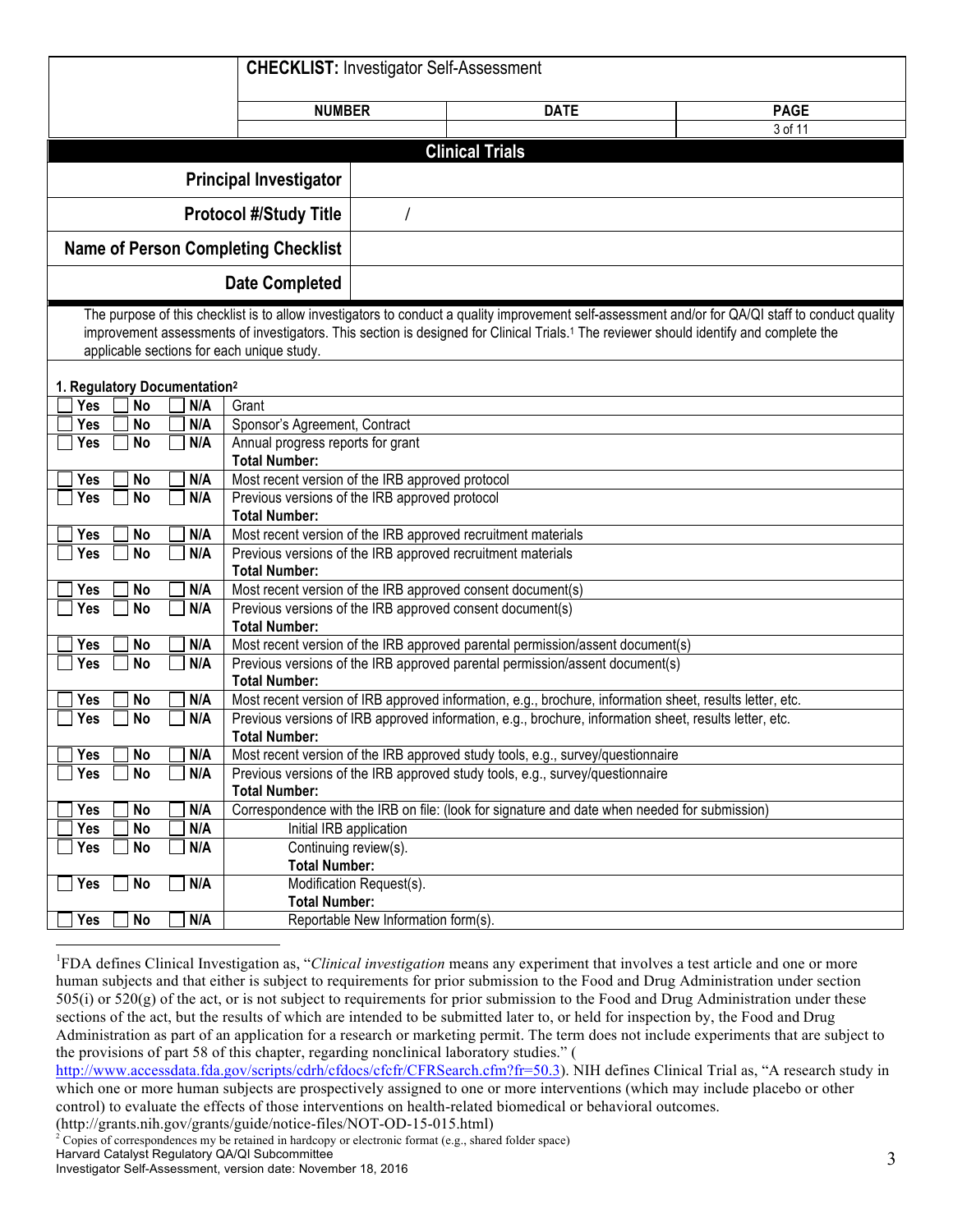|                   | <b>CHECKLIST: Investigator Self-Assessment</b> |  |            |                                                                                                                           |                                                                                                      |                                                                                                                     |  |  |  |  |
|-------------------|------------------------------------------------|--|------------|---------------------------------------------------------------------------------------------------------------------------|------------------------------------------------------------------------------------------------------|---------------------------------------------------------------------------------------------------------------------|--|--|--|--|
|                   |                                                |  |            | <b>NUMBER</b>                                                                                                             | <b>DATE</b>                                                                                          | <b>PAGE</b>                                                                                                         |  |  |  |  |
|                   |                                                |  |            |                                                                                                                           |                                                                                                      | 4 of 11                                                                                                             |  |  |  |  |
|                   |                                                |  |            |                                                                                                                           | <b>Total Number:</b>                                                                                 |                                                                                                                     |  |  |  |  |
| Yes               | No                                             |  | N/A        |                                                                                                                           | Notifications of IRB disapproval, deferral, modifications required to secure approval                |                                                                                                                     |  |  |  |  |
| $\overline{Y}$ es | No                                             |  | N/A        | Responses to IRB actions                                                                                                  |                                                                                                      |                                                                                                                     |  |  |  |  |
| Yes               | <b>No</b>                                      |  | N/A        | IRB suspensions or terminations                                                                                           |                                                                                                      |                                                                                                                     |  |  |  |  |
| Yes               | <b>No</b>                                      |  | N/A        | Copies of email correspondence with the IRB                                                                               |                                                                                                      |                                                                                                                     |  |  |  |  |
| Yes               | <b>No</b>                                      |  | N/A        | Other communications with the IRB                                                                                         |                                                                                                      |                                                                                                                     |  |  |  |  |
| Yes               | <b>No</b>                                      |  | N/A        | Records of investigator and study staff human research training                                                           |                                                                                                      |                                                                                                                     |  |  |  |  |
| Yes               | No                                             |  | N/A        | institutional policy)                                                                                                     | Training certificates are valid (completed within the past 3 years or appropriate amount of time per |                                                                                                                     |  |  |  |  |
| Yes               | <b>No</b>                                      |  | N/A        | personnel                                                                                                                 |                                                                                                      | CVs or other relevant documents (biosketch/resume) evidencing qualifications of PI, co-investigators, and all study |  |  |  |  |
| Yes               | No                                             |  | N/A        |                                                                                                                           | per institutional policy or appropriate amount of time per institutional policy)                     | CVs/other relevant information have been updated within the past two years (or appropriate amount of time           |  |  |  |  |
| Yes               | No                                             |  | N/A        | CVs/other relevant information are signed and dated                                                                       |                                                                                                      |                                                                                                                     |  |  |  |  |
| Yes               | No                                             |  | N/A        | Signed agreements/contracts between parties                                                                               |                                                                                                      |                                                                                                                     |  |  |  |  |
| Yes               | No                                             |  | N/A        | Correspondences to and from the funding agency or sponsor                                                                 |                                                                                                      |                                                                                                                     |  |  |  |  |
| Yes               | No                                             |  | N/A        | <b>IRB</b> roster                                                                                                         |                                                                                                      |                                                                                                                     |  |  |  |  |
| Yes               | <b>No</b>                                      |  | N/A        | Documentation of Federalwide Assurance (FWA) Number                                                                       |                                                                                                      |                                                                                                                     |  |  |  |  |
| 2. Logs           |                                                |  |            |                                                                                                                           |                                                                                                      |                                                                                                                     |  |  |  |  |
| Yes               | <b>No</b>                                      |  | N/A        | Participant screening log.                                                                                                |                                                                                                      |                                                                                                                     |  |  |  |  |
|                   |                                                |  |            | Number screened:                                                                                                          |                                                                                                      |                                                                                                                     |  |  |  |  |
| Yes               | No                                             |  | N/A        | Participant identification code list                                                                                      |                                                                                                      |                                                                                                                     |  |  |  |  |
| <b>Yes</b>        | <b>No</b>                                      |  | N/A        | Participant enrollment log.                                                                                               |                                                                                                      |                                                                                                                     |  |  |  |  |
|                   |                                                |  |            | Number enrolled:                                                                                                          |                                                                                                      |                                                                                                                     |  |  |  |  |
| Yes               | <b>No</b>                                      |  | N/A        | Study Staff Signature and Delegation of Responsibility log                                                                |                                                                                                      |                                                                                                                     |  |  |  |  |
| Yes               | <b>No</b>                                      |  | N/A        | Signature log reflects all current staff working on the study                                                             |                                                                                                      |                                                                                                                     |  |  |  |  |
| Yes               | No                                             |  | N/A        | Signature log reflects all previous staff working on the study                                                            |                                                                                                      |                                                                                                                     |  |  |  |  |
| Yes               | <b>No</b>                                      |  | N/A        | Staff working on the study are IRB approved                                                                               |                                                                                                      |                                                                                                                     |  |  |  |  |
| Yes               | No                                             |  | N/A        | Signature log reflects Pl's signature                                                                                     |                                                                                                      |                                                                                                                     |  |  |  |  |
| Yes               | No                                             |  | N/A        | Monitoring/auditing log.                                                                                                  |                                                                                                      |                                                                                                                     |  |  |  |  |
|                   |                                                |  |            | <b>Monitoring frequency:</b>                                                                                              |                                                                                                      |                                                                                                                     |  |  |  |  |
| Yes               | No                                             |  | N/A        |                                                                                                                           | Monitoring/auditing log includes a description of monitoring activities                              |                                                                                                                     |  |  |  |  |
| <b>Yes</b>        | <b>No</b>                                      |  | N/A        | Record of retained body fluids/ tissue samples                                                                            |                                                                                                      |                                                                                                                     |  |  |  |  |
| Yes<br>Yes        | No<br><b>No</b>                                |  | N/A<br>N/A | Correspondences to and from the sponsor/CRO                                                                               |                                                                                                      |                                                                                                                     |  |  |  |  |
| Yes               | No                                             |  | N/A        | Letters<br>Meeting notes                                                                                                  |                                                                                                      |                                                                                                                     |  |  |  |  |
| Yes               | No                                             |  | N/A        | Notes of telephone calls                                                                                                  |                                                                                                      |                                                                                                                     |  |  |  |  |
| Yes               | No                                             |  | N/A        | Instructions for handling of investigational product(s) and trial-related materials (if not in protocol or investigator's |                                                                                                      |                                                                                                                     |  |  |  |  |
|                   |                                                |  |            | brochure)                                                                                                                 |                                                                                                      |                                                                                                                     |  |  |  |  |
| Yes               | No                                             |  | N/A        | Decoding procedures for blinded trials                                                                                    |                                                                                                      |                                                                                                                     |  |  |  |  |
| Yes               | No                                             |  | N/A        | Normal lab values                                                                                                         |                                                                                                      |                                                                                                                     |  |  |  |  |
| Yes               | No                                             |  | N/A        | Updates to normal lab values                                                                                              |                                                                                                      |                                                                                                                     |  |  |  |  |
| Yes               | No                                             |  | N/A        | Lab certification (e.g. CAP, CLIA)                                                                                        |                                                                                                      |                                                                                                                     |  |  |  |  |
| Yes               | No                                             |  | N/A        | Updates to lab certification (e.g. CAP, CLIA)                                                                             |                                                                                                      |                                                                                                                     |  |  |  |  |
| Yes               | No                                             |  | N/A        | Lab director's CV                                                                                                         |                                                                                                      |                                                                                                                     |  |  |  |  |
| Yes               | No                                             |  | N/A        | Updates to lab director's CV                                                                                              |                                                                                                      |                                                                                                                     |  |  |  |  |
| Yes               | No                                             |  | N/A        | Site Initiation report/visit documentation                                                                                |                                                                                                      |                                                                                                                     |  |  |  |  |
| Yes               | No                                             |  | N/A        | Study close-out report/visit documentation                                                                                |                                                                                                      |                                                                                                                     |  |  |  |  |
| Yes               | No                                             |  | N/A        | Is there a Data Safety Monitoring Plan (DSMP) for this study?                                                             |                                                                                                      |                                                                                                                     |  |  |  |  |
| Yes               | No                                             |  | N/A        | Has the DSMP been followed per the IRB approved protocol?                                                                 |                                                                                                      |                                                                                                                     |  |  |  |  |
| Yes               | No                                             |  | N/A        | Is there a DSMB for this study?                                                                                           |                                                                                                      |                                                                                                                     |  |  |  |  |
| Yes               | No                                             |  | N/A        | DSMB reports, meeting minutes or indication of DSMB review/recommendations.<br><b>DSMB</b> frequency:                     |                                                                                                      |                                                                                                                     |  |  |  |  |
| Yes               | No                                             |  | N/A        | Most recently approved sample case report forms (CRF)/Data Collection Sheets                                              |                                                                                                      |                                                                                                                     |  |  |  |  |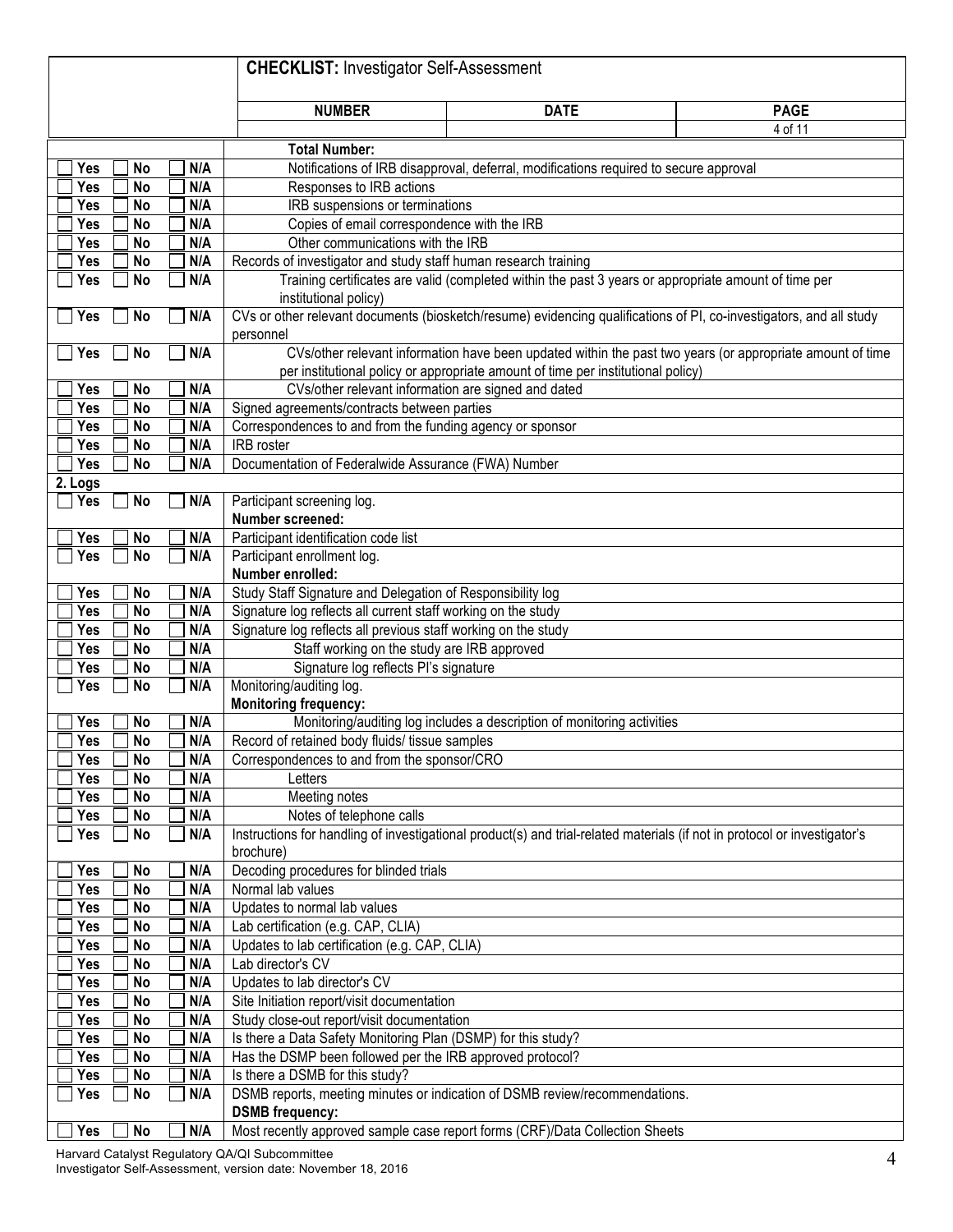|            | <b>CHECKLIST: Investigator Self-Assessment</b>                                                                              |  |            |                                                                                                                                                                       |             |             |  |  |
|------------|-----------------------------------------------------------------------------------------------------------------------------|--|------------|-----------------------------------------------------------------------------------------------------------------------------------------------------------------------|-------------|-------------|--|--|
|            |                                                                                                                             |  |            | <b>NUMBER</b>                                                                                                                                                         | <b>DATE</b> | <b>PAGE</b> |  |  |
|            |                                                                                                                             |  |            |                                                                                                                                                                       |             | 5 of 11     |  |  |
| <b>Yes</b> | <b>No</b>                                                                                                                   |  | N/A        |                                                                                                                                                                       |             |             |  |  |
|            | For marketed products, a package insert/product information<br>3. Document Retention                                        |  |            |                                                                                                                                                                       |             |             |  |  |
| Yes        | Regulatory documentation (e.g., contents of the Regulatory Binder) are retained for at least XXXXX years after<br>No<br>N/A |  |            |                                                                                                                                                                       |             |             |  |  |
|            |                                                                                                                             |  |            | closing out the Human Research                                                                                                                                        |             |             |  |  |
| Yes        | No                                                                                                                          |  | N/A        | Records for sponsored research are retained until the sponsor authorized destruction of the records. Instructions or<br>date of authorized destruction:               |             |             |  |  |
|            |                                                                                                                             |  |            | 4. FDA Investigational New Drug Study-specific Records 3                                                                                                              |             |             |  |  |
| Yes        | No                                                                                                                          |  |            | Is the PI a sponsor-investigator <sup>4</sup> (IND holder)? Fill out section 11                                                                                       |             |             |  |  |
| Yes        | <b>No</b>                                                                                                                   |  | N/A        | Is there a signed FDA Form 3674 - Certificate of Registration to ClicincalTrials.gov on file? A FDA Form 3674                                                         |             |             |  |  |
|            |                                                                                                                             |  |            | should be on file for each applicable study.                                                                                                                          |             |             |  |  |
| <b>Yes</b> | No                                                                                                                          |  | N/A        | Is a signed Investigator Statement (Form FDA 1572) on file for each investigator involved in the study?                                                               |             |             |  |  |
| Yes        | <b>No</b>                                                                                                                   |  | N/A        | Is documentation verifying the IND number on file (eg copy of IB with IND number, IND acknowledgment letter from                                                      |             |             |  |  |
|            |                                                                                                                             |  |            | FDA for indication under study)?                                                                                                                                      |             |             |  |  |
|            |                                                                                                                             |  |            | If the answer to the above question is yes, and the PI is a sponsor-investigator, please complete section 11 below.                                                   |             |             |  |  |
| Yes        | No                                                                                                                          |  | N/A        | If the answer to the above question is no, please do not complete Section 11.                                                                                         |             |             |  |  |
| Yes        | No                                                                                                                          |  | N/A        | A signed current FDA 1572 for all clinical sites?                                                                                                                     |             |             |  |  |
| Yes        | No                                                                                                                          |  | N/A        | Is there a monitor <sup>5</sup> for this study?<br>Are copies of all previously conducted monitoring reports received on file?                                        |             |             |  |  |
| Yes        | No                                                                                                                          |  | N/A        | Is there a monitoring log on file for all monitoring previously conducted?                                                                                            |             |             |  |  |
| Yes        | No                                                                                                                          |  | N/A        | Previous signed versions of FDA 1572                                                                                                                                  |             |             |  |  |
|            |                                                                                                                             |  |            | <b>Total Number:</b>                                                                                                                                                  |             |             |  |  |
| Yes        | No                                                                                                                          |  | N/A        | A current signed financial disclosure form (Form 3454 or 3455) submitted to the sponsor from each investigator listed<br>on the 1572 or in the Investigator Statement |             |             |  |  |
| Yes        | No                                                                                                                          |  | N/A        | Has the IRB been notified for all of the research team members listed on the FDA Form 1572 or who signed an                                                           |             |             |  |  |
|            |                                                                                                                             |  |            | Investigator Agreement?                                                                                                                                               |             |             |  |  |
| Yes        | No                                                                                                                          |  | N/A        | Valid licensure for each investigator/staff member listed on the 1572                                                                                                 |             |             |  |  |
| Yes        | <b>No</b>                                                                                                                   |  | N/A        | Current investigator brochure or product label                                                                                                                        |             |             |  |  |
| Yes        | No                                                                                                                          |  | N/A        | Previous versions of or updates to the investigator brochure                                                                                                          |             |             |  |  |
| Yes        | No                                                                                                                          |  | N/A        | There is shipping log for each drug, which captures the following:                                                                                                    |             |             |  |  |
| Yes        | No                                                                                                                          |  | N/A        | Date shipment received                                                                                                                                                |             |             |  |  |
| Yes        | <b>No</b>                                                                                                                   |  | N/A        | Shipment # from packing slip study drug                                                                                                                               |             |             |  |  |
| Yes        | No                                                                                                                          |  | N/A        | Batch#/lot #/code mark                                                                                                                                                |             |             |  |  |
| <b>Yes</b> | <b>No</b>                                                                                                                   |  | N/A        | <b>Expiration date</b>                                                                                                                                                |             |             |  |  |
| Yes        | No                                                                                                                          |  | N/A        | # of boxes, kits, or drugs per lot #                                                                                                                                  |             |             |  |  |
| Yes<br>Yes | No<br>No                                                                                                                    |  | N/A<br>N/A | # of bottles, vials, inhalers, or drugs per box or kit<br>Condition of study drug shipment (Intact/damaged)                                                           |             |             |  |  |
| Yes        | No                                                                                                                          |  | N/A        | Receiver's name                                                                                                                                                       |             |             |  |  |
| Yes        | No                                                                                                                          |  | N/A        | There is an accountability log for each drug under investigation, which captures the following:                                                                       |             |             |  |  |
| <b>Yes</b> | <b>No</b>                                                                                                                   |  | N/A        | Participant ID #, initials, or name                                                                                                                                   |             |             |  |  |
| <b>Yes</b> | <b>No</b>                                                                                                                   |  | N/A        | Lot or kit number                                                                                                                                                     |             |             |  |  |
|            | <b>Yes</b><br><b>No</b><br>N/A<br># Bottles, vials, etc.                                                                    |  |            |                                                                                                                                                                       |             |             |  |  |
| <b>Yes</b> | N/A<br>Amount of study drug per bottle, vial, etc.<br>No                                                                    |  |            |                                                                                                                                                                       |             |             |  |  |
| <b>Yes</b> | No                                                                                                                          |  | N/A        | Total amount dispensed                                                                                                                                                |             |             |  |  |
| <b>Yes</b> | No                                                                                                                          |  | N/A        | Initials                                                                                                                                                              |             |             |  |  |
| <b>Yes</b> | No                                                                                                                          |  | N/A        | Date dispensed                                                                                                                                                        |             |             |  |  |
| <b>Yes</b> | No                                                                                                                          |  | N/A        | # Of bottles, vials, etc. Returned                                                                                                                                    |             |             |  |  |

<sup>&</sup>lt;sup>3</sup> The Investigational New Drug (IND) application is the process through which a drug sponsor alerts the FDA of its intentions to conduct clinical studies with an investigational drug. Refer to FDA guidance about when an IND is required.

<sup>4</sup> Sponsor-investigator is the individual who both initiates and conducts an investigation, and under whose immediate direction the investigational drug is administered or dispensed. A Sponsor-investigator is required to fulfill the responsibilities of both the Investigator and the Sponsor.

 $5$  An individual who reviews the subject safety and protocol adherence, as stated in the protocol data and safety monitoring plan. For IND studies this is the individual listed as the *monitor* in section 14 of the FDA Form 1571.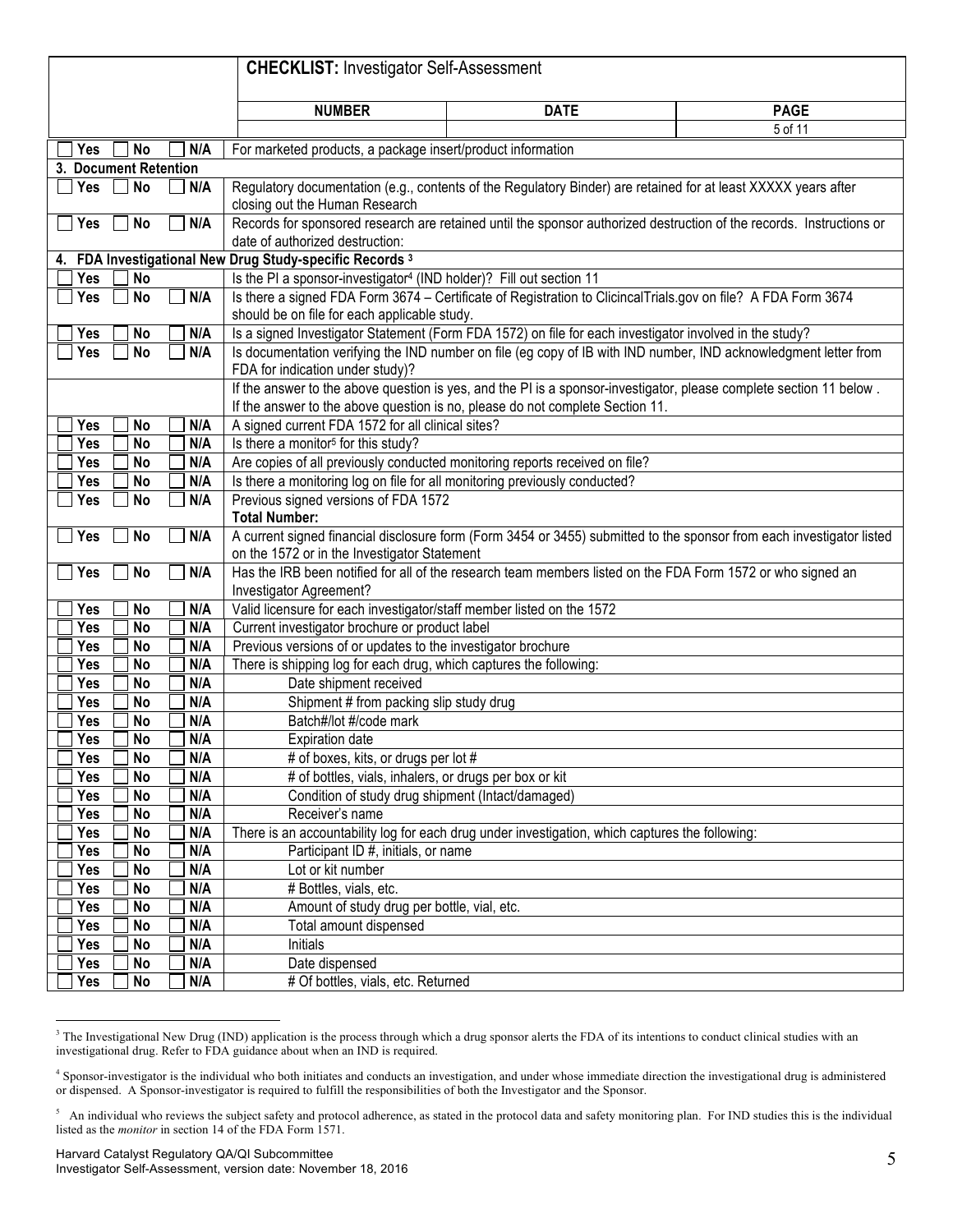|                         |                                    | <b>CHECKLIST: Investigator Self-Assessment</b>                                                                           |             |  |  |
|-------------------------|------------------------------------|--------------------------------------------------------------------------------------------------------------------------|-------------|--|--|
|                         | <b>NUMBER</b>                      | <b>DATE</b>                                                                                                              | <b>PAGE</b> |  |  |
|                         |                                    |                                                                                                                          | 6 of 11     |  |  |
| N/A<br>Yes<br>No        | Total amount returned              |                                                                                                                          |             |  |  |
| N/A<br><b>Yes</b><br>No |                                    | Balance: number dispensed less number returned                                                                           |             |  |  |
| N/A<br><b>Yes</b><br>No |                                    | Comments: participant lost, discarded, etc.                                                                              |             |  |  |
| N/A<br>Yes<br>No        |                                    | Person who dispensed the drug                                                                                            |             |  |  |
| N/A<br>Yes.<br>No       |                                    | The investigator furnishes all reports to/from the sponsor of the drug                                                   |             |  |  |
| N/A<br><b>Yes</b><br>No |                                    | An investigator shall promptly report to the sponsor any adverse effect that may reasonably be regarded as caused        |             |  |  |
|                         |                                    | by, or probably caused by, the drug. If the adverse effect is alarming, the investigator shall report the adverse effect |             |  |  |
|                         | immediately to the sponsor and IRB |                                                                                                                          |             |  |  |

| 5. Study Records (IDE studies) <sup>6</sup> |                                                                                 |     |                                                                                                                   |
|---------------------------------------------|---------------------------------------------------------------------------------|-----|-------------------------------------------------------------------------------------------------------------------|
| Yes                                         | No                                                                              | N/A | Is a signed Investigator Statement on file for each investigator involved in the study?                           |
| Yes                                         | <b>No</b>                                                                       | N/A | Is documentation verifying the IDE number on file (e.g. copy of device manual with IDE number, IDE acknowledgment |
|                                             |                                                                                 |     | letter from FDA for indication under study)??                                                                     |
| Yes                                         | <b>No</b>                                                                       | N/A | Is a copy of the original IDE application to the FDA on file?                                                     |
| Yes                                         | <b>No</b>                                                                       | N/A | Are ALL amendments to the IDE on file?                                                                            |
| Yes                                         | <b>No</b>                                                                       | N/A | Are ALL annual reports to the IDE on file?                                                                        |
| Yes                                         | <b>No</b>                                                                       | N/A | Are ALL safety reports to the IDE on file?                                                                        |
| Yes                                         | <b>No</b>                                                                       | N/A | Is ALL correspondence to the FDA on file?                                                                         |
| Yes                                         | <b>No</b>                                                                       | N/A | Is there a monitor <sup>7</sup> for this study?                                                                   |
| Yes                                         | No                                                                              | N/A | Are copies of all monitoring reports received on file?                                                            |
| Yes                                         | <b>No</b>                                                                       | N/A | Is there a monitoring log on file?                                                                                |
| <b>Yes</b>                                  | No                                                                              | N/A | Previous versions of signed Investigator Statements                                                               |
|                                             |                                                                                 |     | <b>Total Number:</b>                                                                                              |
| <b>Yes</b>                                  | <b>No</b>                                                                       | N/A | A current signed financial disclosure form submitted to the sponsor from each investigator listed in the Signed   |
|                                             |                                                                                 |     | Investigator Agreement                                                                                            |
| <b>Yes</b>                                  | <b>No</b>                                                                       | N/A | Previous versions of signed financial disclosure forms submitted to the sponsor from each investigator in the     |
|                                             |                                                                                 |     | <b>Investigator Statement</b>                                                                                     |
| Yes                                         | No                                                                              | N/A | Has the IRB been notified for all of the research team members listed who signed an Investigator Agreement?       |
| Yes                                         | <b>No</b>                                                                       | N/A | Valid licensure for each investigator/staff member listed on the Investigator Statement                           |
| Yes                                         | <b>No</b>                                                                       | N/A | Current device manual                                                                                             |
|                                             | Yes<br>N/A<br>Previous versions of or updates to the device manual<br><b>No</b> |     |                                                                                                                   |
|                                             |                                                                                 |     | <b>Total Number:</b>                                                                                              |
| <b>Yes</b>                                  | <b>No</b>                                                                       | N/A | There is shipping log for each device, which captures the following                                               |
| <b>Yes</b>                                  | No                                                                              | N/A | Date shipment received                                                                                            |
| <b>Yes</b>                                  | <b>No</b>                                                                       | N/A | Shipment # from packing slip study device                                                                         |
| Yes                                         | No                                                                              | N/A | <b>Expiration date</b>                                                                                            |
| Yes                                         | No                                                                              | N/A | # of boxes, kits, or devices per lot #                                                                            |
| Yes                                         | <b>No</b>                                                                       | N/A | # of bottles or devices per box or kit                                                                            |
| Yes                                         | <b>No</b>                                                                       | N/A | Condition of study drug/device shipment (Intact/damaged)                                                          |
| Yes                                         | <b>No</b>                                                                       | N/A | Receiver's name                                                                                                   |
| <b>Yes</b>                                  | <b>No</b>                                                                       | N/A | There is an accountability log for each device under investigation, which captures the following:                 |
| Yes                                         | No                                                                              | N/A | Participant ID#, initials, or name                                                                                |
| Yes                                         | <b>No</b>                                                                       | N/A | Model or serial #                                                                                                 |
| Yes                                         | <b>No</b>                                                                       | N/A | Date used/implemented                                                                                             |
| Yes                                         | <b>No</b>                                                                       | N/A | Device disposition                                                                                                |
| Yes                                         | <b>No</b>                                                                       | N/A | Comments, such as malfunctions, device failure, disposition of unused devices (returned to                        |
|                                             |                                                                                 |     | sponsor/destroyed,) or any other pertinent information concerning the device                                      |
| Yes                                         | No                                                                              | N/A | Person who administered the device                                                                                |
| <b>Yes</b>                                  | <b>No</b>                                                                       | N/A | Correspondence with another investigator, an IRB, the sponsor, a monitor, or FDA, including required report       |

<sup>&</sup>lt;sup>6</sup> Investigational Device Exemption (IDE) allows the investigational device to be used in a clinical study in order to collect safety and effectiveness data required to support a Pre-market approval (PMA) or Pre-market N support a Pre-market approval (PMA) or Pre-market Notification 510(k) submission to FDA.<br><sup>7</sup> An individual who reviews the subject safety and protocol adherence, as stated in the protocol data and safety monitoring plan. F

identified in the investigational plan.

Harvard Catalyst Regulatory QA/QI Subcommittee<br>Investigator Self-Assessment, version date: November 18, 2016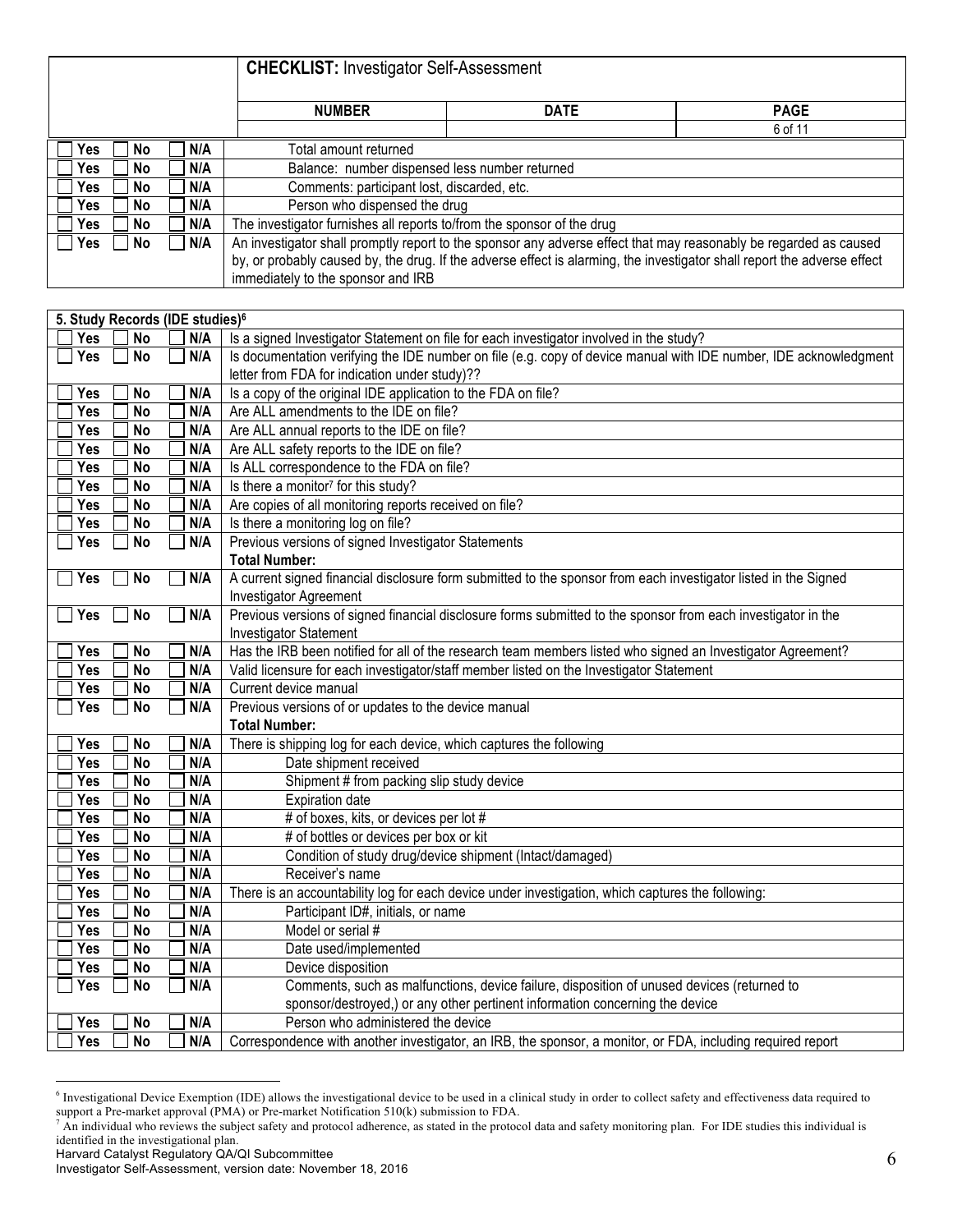|                                    | <b>CHECKLIST: Investigator Self-Assessment</b> |           |  |     |                                                                                                                                                                                                                                            |                                                                                                                                                                                                                       |                                                                                                                                 |
|------------------------------------|------------------------------------------------|-----------|--|-----|--------------------------------------------------------------------------------------------------------------------------------------------------------------------------------------------------------------------------------------------|-----------------------------------------------------------------------------------------------------------------------------------------------------------------------------------------------------------------------|---------------------------------------------------------------------------------------------------------------------------------|
|                                    |                                                |           |  |     | <b>NUMBER</b>                                                                                                                                                                                                                              | <b>DATE</b>                                                                                                                                                                                                           | <b>PAGE</b>                                                                                                                     |
|                                    |                                                |           |  |     |                                                                                                                                                                                                                                            |                                                                                                                                                                                                                       | 7 of 11                                                                                                                         |
| Yes                                |                                                | No        |  | N/A | Reports of unanticipated adverse device effects.                                                                                                                                                                                           |                                                                                                                                                                                                                       |                                                                                                                                 |
| Yes                                |                                                | No        |  | N/A | Reports of withdrawal of IRB approval.                                                                                                                                                                                                     |                                                                                                                                                                                                                       |                                                                                                                                 |
| Yes                                |                                                | No        |  | N/A | Progress reports submitted to the sponsor, the monitor, and the reviewing IRB at regular intervals                                                                                                                                         |                                                                                                                                                                                                                       |                                                                                                                                 |
|                                    |                                                |           |  |     | <b>Total Number:</b>                                                                                                                                                                                                                       |                                                                                                                                                                                                                       |                                                                                                                                 |
| Yes                                |                                                | No        |  | N/A | Reports of deviations from the investigational plan.                                                                                                                                                                                       |                                                                                                                                                                                                                       |                                                                                                                                 |
| <b>Yes</b>                         |                                                | No        |  | N/A | Reports of emergency use of the investigational device without informed consent.                                                                                                                                                           |                                                                                                                                                                                                                       |                                                                                                                                 |
| <b>Yes</b>                         |                                                | <b>No</b> |  | N/A | Final report.                                                                                                                                                                                                                              |                                                                                                                                                                                                                       |                                                                                                                                 |
| 6. Document Retention (IRB Policy) |                                                |           |  |     |                                                                                                                                                                                                                                            |                                                                                                                                                                                                                       |                                                                                                                                 |
| Yes                                |                                                | No        |  | N/A | out the Human Research. If the Human Research is sponsored, contact the sponsor before disposing of Human                                                                                                                                  |                                                                                                                                                                                                                       | Regulatory documentation (e.g., contents of the Regulatory Binder) are retained for at least XXXX years after closing           |
|                                    |                                                |           |  |     | Research records as there may be specific policies related to record retention                                                                                                                                                             |                                                                                                                                                                                                                       |                                                                                                                                 |
|                                    |                                                |           |  |     | Date of Document Destruction (if known):                                                                                                                                                                                                   |                                                                                                                                                                                                                       |                                                                                                                                 |
|                                    |                                                |           |  |     | 7. Document Retention (IND studies)                                                                                                                                                                                                        |                                                                                                                                                                                                                       |                                                                                                                                 |
| Yes                                |                                                | No        |  | N/A | An investigator retains records required to be maintained under this part for a period of 2 years following the date a                                                                                                                     |                                                                                                                                                                                                                       |                                                                                                                                 |
|                                    |                                                |           |  |     | marketing application is approved for the drug for the indication for which it is being investigated; or, if no application                                                                                                                |                                                                                                                                                                                                                       |                                                                                                                                 |
|                                    |                                                |           |  |     |                                                                                                                                                                                                                                            |                                                                                                                                                                                                                       | is to be filed or if the application is not approved for such indication, until 2 years after the investigation is discontinued |
|                                    |                                                |           |  |     | and FDA is notified                                                                                                                                                                                                                        |                                                                                                                                                                                                                       |                                                                                                                                 |
|                                    |                                                |           |  |     | Date of Planned Document Destruction (if known):<br>8. Document Retention (IDE studies)                                                                                                                                                    |                                                                                                                                                                                                                       |                                                                                                                                 |
| Yes                                |                                                | No        |  | N/A |                                                                                                                                                                                                                                            |                                                                                                                                                                                                                       | An investigator or sponsor shall maintain the records required by this subpart during the investigation and for a period        |
|                                    |                                                |           |  |     |                                                                                                                                                                                                                                            |                                                                                                                                                                                                                       | of 2 years after the latter of the following two dates: The date on which the investigation is terminated or completed, or      |
|                                    |                                                |           |  |     | the date that the records are no longer required for purposes of supporting a premarket approval application or a                                                                                                                          |                                                                                                                                                                                                                       |                                                                                                                                 |
|                                    |                                                |           |  |     | notice of completion of a product development protocol                                                                                                                                                                                     |                                                                                                                                                                                                                       |                                                                                                                                 |
|                                    |                                                |           |  |     | Date of Document Destruction (if known):                                                                                                                                                                                                   |                                                                                                                                                                                                                       |                                                                                                                                 |
|                                    |                                                |           |  |     | 9. Investigator Study Conduct Responsibilities (IND studies)                                                                                                                                                                               |                                                                                                                                                                                                                       |                                                                                                                                 |
| <b>Yes</b>                         |                                                | No        |  | N/A | Investigators are responsible for the control of drugs under investigation                                                                                                                                                                 |                                                                                                                                                                                                                       |                                                                                                                                 |
| <b>Yes</b>                         |                                                | No        |  | N/A | Investigators administer the drug only to participants under their personal supervision or under the supervision of a<br>sub-investigator responsible to the investigator                                                                  |                                                                                                                                                                                                                       |                                                                                                                                 |
| Yes                                |                                                | No        |  | N/A | Investigators does not supply the investigational drug to any person not authorized to receive it                                                                                                                                          |                                                                                                                                                                                                                       |                                                                                                                                 |
| Yes                                |                                                | No        |  | N/A |                                                                                                                                                                                                                                            |                                                                                                                                                                                                                       | If the investigation is terminated, suspended, discontinued, or completed, investigators returns the unused supplies of         |
|                                    |                                                |           |  |     |                                                                                                                                                                                                                                            |                                                                                                                                                                                                                       | the drug to the sponsor, or otherwise provides for disposition of the unused supplies of the drug as authorized by the          |
| Yes                                |                                                | No        |  | N/A | sponsor<br>If an investigational drug is participant to the Controlled Substances Act, investigators take adequate precautions,                                                                                                            |                                                                                                                                                                                                                       |                                                                                                                                 |
|                                    |                                                |           |  |     | including storage of the investigational drug in a securely locked, substantially constructed cabinet, or other securely                                                                                                                   |                                                                                                                                                                                                                       |                                                                                                                                 |
|                                    |                                                |           |  |     | locked, substantially constructed enclosure, access to which is limited, to prevent theft or diversion of the substance                                                                                                                    |                                                                                                                                                                                                                       |                                                                                                                                 |
|                                    |                                                |           |  |     | into illegal channels of distribution                                                                                                                                                                                                      |                                                                                                                                                                                                                       |                                                                                                                                 |
|                                    |                                                |           |  |     | 10. Investigator Study Conduct Responsibilities (IDE studies)                                                                                                                                                                              |                                                                                                                                                                                                                       |                                                                                                                                 |
| Yes                                |                                                | No        |  | N/A | Investigators permit an investigational device to be used only with participants under the investigator's supervision                                                                                                                      |                                                                                                                                                                                                                       |                                                                                                                                 |
| Yes                                |                                                | No        |  | N/A | Investigators do not supply an investigational device to any person not authorized to receive it                                                                                                                                           |                                                                                                                                                                                                                       |                                                                                                                                 |
| Yes                                |                                                | No        |  | N/A | Upon completion or termination of a clinical investigation or the investigator's part of an investigation, or at the<br>sponsor's request, investigators return to the sponsor any unused device or otherwise dispose of the device as the |                                                                                                                                                                                                                       |                                                                                                                                 |
|                                    |                                                |           |  |     | sponsor directs                                                                                                                                                                                                                            |                                                                                                                                                                                                                       |                                                                                                                                 |
| Yes                                |                                                | No        |  | N/A |                                                                                                                                                                                                                                            |                                                                                                                                                                                                                       | If the investigation is terminated, suspended, discontinued, or completed, investigators returns the unused supplies of         |
|                                    |                                                |           |  |     |                                                                                                                                                                                                                                            |                                                                                                                                                                                                                       | the drug to the sponsor, or otherwise provides for disposition of the unused supplies of the drug as authorized by the          |
|                                    |                                                |           |  |     | sponsor                                                                                                                                                                                                                                    |                                                                                                                                                                                                                       |                                                                                                                                 |
|                                    |                                                |           |  |     | Investigators prepare and submit the following reports to the sponsor:                                                                                                                                                                     |                                                                                                                                                                                                                       |                                                                                                                                 |
| Yes                                |                                                | No        |  | N/A |                                                                                                                                                                                                                                            | Any unanticipated adverse device effect occurring during an investigation. (As soon as possible, but in no<br>event later than 10 working days after first learning of the effect unless required sooner by sponsor.) |                                                                                                                                 |
| Yes                                |                                                | <b>No</b> |  | N/A |                                                                                                                                                                                                                                            |                                                                                                                                                                                                                       | Withdrawal of approval by the reviewing IRB of the investigator's part of an investigation. (Within 5 working                   |
|                                    |                                                |           |  |     | days unless required sooner by sponsor)                                                                                                                                                                                                    |                                                                                                                                                                                                                       |                                                                                                                                 |
| Yes                                |                                                | No        |  | N/A | Progress reports on the investigation. (At least yearly.)                                                                                                                                                                                  |                                                                                                                                                                                                                       |                                                                                                                                 |
| Yes                                |                                                | No        |  | N/A |                                                                                                                                                                                                                                            | Any deviation from the investigational plan to protect the life or physical well-being of a participant in an                                                                                                         |                                                                                                                                 |
|                                    |                                                |           |  |     |                                                                                                                                                                                                                                            | emergency. (As soon as possible, but in no event later than 5 working days after the emergency occurred                                                                                                               |                                                                                                                                 |
|                                    |                                                |           |  |     | unless required sooner by sponsor.)                                                                                                                                                                                                        |                                                                                                                                                                                                                       |                                                                                                                                 |
| Yes                                |                                                | No        |  | N/A |                                                                                                                                                                                                                                            |                                                                                                                                                                                                                       | Emergency use of an investigational device without obtaining informed consent (Within 5 working days after                      |

Harvard Catalyst Regulatory QA/QI Subcommittee Investigator Self-Assessment, version date: November 18, 2016 7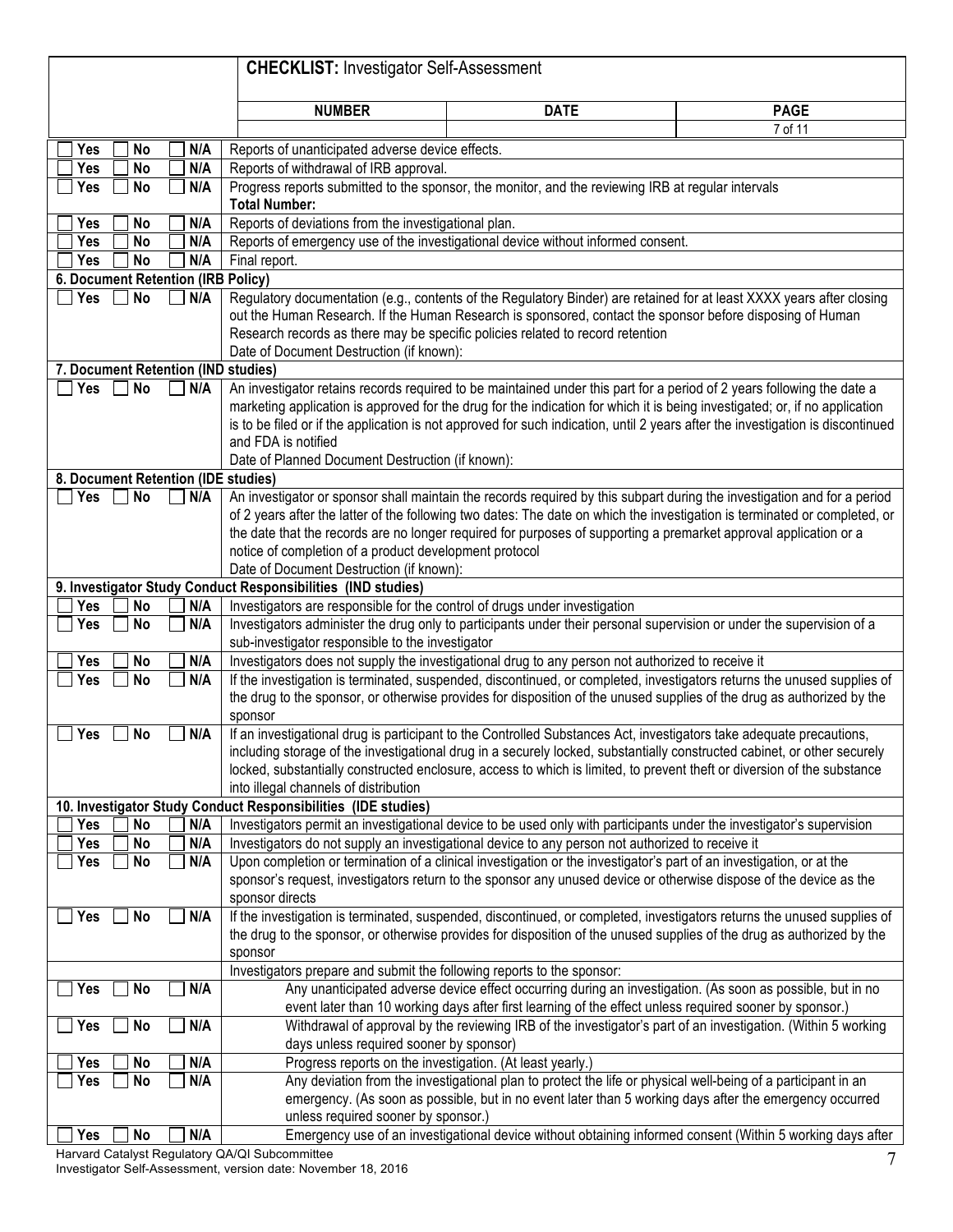|                                      | <b>CHECKLIST: Investigator Self-Assessment</b>                                                                                                                               |                                                                                                                                                                                                                                    |             |  |  |
|--------------------------------------|------------------------------------------------------------------------------------------------------------------------------------------------------------------------------|------------------------------------------------------------------------------------------------------------------------------------------------------------------------------------------------------------------------------------|-------------|--|--|
|                                      |                                                                                                                                                                              |                                                                                                                                                                                                                                    |             |  |  |
|                                      | <b>NUMBER</b>                                                                                                                                                                | <b>DATE</b>                                                                                                                                                                                                                        | <b>PAGE</b> |  |  |
|                                      | 8 of 11                                                                                                                                                                      |                                                                                                                                                                                                                                    |             |  |  |
| N/A<br><b>No</b>                     | the use occurs unless required sooner by sponsor.)                                                                                                                           |                                                                                                                                                                                                                                    |             |  |  |
| Yes                                  | A final report. (Within 3 months after termination or completion of the investigation or the investigator's part<br>of the investigation unless required sooner by sponsor.) |                                                                                                                                                                                                                                    |             |  |  |
|                                      | Investigators prepare and submit the following reports to the IRB:                                                                                                           |                                                                                                                                                                                                                                    |             |  |  |
| <b>No</b><br>N/A<br>$\Box$ Yes       |                                                                                                                                                                              | Any unanticipated adverse device effect occurring during an investigation. (As soon as possible, but in no                                                                                                                         |             |  |  |
|                                      |                                                                                                                                                                              | event later than 5 working days after first learning of the effect.)                                                                                                                                                               |             |  |  |
| Yes<br>N/A<br>No                     | Progress reports on the investigation. (At least yearly.)                                                                                                                    |                                                                                                                                                                                                                                    |             |  |  |
| N/A<br><b>No</b><br>Yes              |                                                                                                                                                                              | Any deviation from the investigational plan to protect the life or physical well-being of a participant in an                                                                                                                      |             |  |  |
|                                      |                                                                                                                                                                              | emergency. (As soon as possible, but in no event later than 5 working days after the emergency occurred.)                                                                                                                          |             |  |  |
| N/A<br>Yes<br><b>No</b>              |                                                                                                                                                                              | Emergency use of an investigational device without obtaining informed consent (Within 5 working days after                                                                                                                         |             |  |  |
|                                      | the use occurs.)                                                                                                                                                             |                                                                                                                                                                                                                                    |             |  |  |
| N/A<br>$\Box$ Yes<br><b>No</b>       |                                                                                                                                                                              | A final report. (Within 3 months after termination or completion of the investigation or the investigator's part                                                                                                                   |             |  |  |
|                                      | of the investigation.)                                                                                                                                                       |                                                                                                                                                                                                                                    |             |  |  |
|                                      | 11. IND Sponsor-Investigator Responsibilities/Requirements                                                                                                                   |                                                                                                                                                                                                                                    |             |  |  |
| Yes<br>No<br>N/A                     | Is a copy of the Original IND application to the FDA on file?                                                                                                                |                                                                                                                                                                                                                                    |             |  |  |
| Yes<br>No<br>N/A<br>Yes<br>No<br>N/A | Are ALL amendments to the IND on file?<br>Are ALL annual reports to the IND on file?                                                                                         |                                                                                                                                                                                                                                    |             |  |  |
| Yes<br>No<br>N/A                     | Are ALL safety reports on file?                                                                                                                                              |                                                                                                                                                                                                                                    |             |  |  |
| Yes<br>No<br>N/A                     | Is ALL correspondence with the FDA on file?                                                                                                                                  |                                                                                                                                                                                                                                    |             |  |  |
| Yes<br>No<br>N/A                     |                                                                                                                                                                              | Is there a form 1571 on file to accompany all of the above FDA correspondence?                                                                                                                                                     |             |  |  |
| <b>No</b><br>Yes<br>N/A              |                                                                                                                                                                              | Is there a Financial Disclosure Form (Form 3454 or 3455) on file for each investigator listed on the FDA Form 1572 or                                                                                                              |             |  |  |
|                                      | for each person who signed an Investigator Agreement?                                                                                                                        |                                                                                                                                                                                                                                    |             |  |  |
| Yes<br>No<br>N/A                     |                                                                                                                                                                              | Is there a signed FDA Form 3674 - Certificate of Registration to ClinicalTrials.gov on file? A FDA Form 3674 should                                                                                                                |             |  |  |
|                                      | be on file for each applicable study.                                                                                                                                        |                                                                                                                                                                                                                                    |             |  |  |
| Yes<br>No                            | The investigator maintains on file information pertaining to the financial interests of clinical investigators for 2 years<br>N/A                                            |                                                                                                                                                                                                                                    |             |  |  |
|                                      | after the date of approval of the application                                                                                                                                |                                                                                                                                                                                                                                    |             |  |  |
| Yes<br>No<br>N/A                     | The investigator selects qualified investigators                                                                                                                             |                                                                                                                                                                                                                                    |             |  |  |
| Yes<br>No<br>N/A                     | The investigator provides participating investigators with the information they need to conduct an investigation                                                             |                                                                                                                                                                                                                                    |             |  |  |
| N/A<br>Yes<br>No<br>$\mathbf{I}$     | properly                                                                                                                                                                     | The investigator ensures that the investigation(s) is conducted in accordance with the general investigational plan and                                                                                                            |             |  |  |
|                                      | protocols contained in the IND                                                                                                                                               |                                                                                                                                                                                                                                    |             |  |  |
| Yes<br>N/A<br>No                     | The investigator maintains an effective IND with respect to the investigations                                                                                               |                                                                                                                                                                                                                                    |             |  |  |
| <b>No</b><br>Yes<br>N/A              |                                                                                                                                                                              | The investigator ensures that FDA is promptly informed of significant new adverse effects or risks with respect to the                                                                                                             |             |  |  |
|                                      | drug                                                                                                                                                                         |                                                                                                                                                                                                                                    |             |  |  |
| N/A<br>Yes<br>No                     |                                                                                                                                                                              | The investigator ensures that all participating investigators are promptly informed of significant new adverse effects or                                                                                                          |             |  |  |
|                                      | risks with respect to the drug                                                                                                                                               |                                                                                                                                                                                                                                    |             |  |  |
| $\overline{\Box}$ Yes<br>N/A<br>No   |                                                                                                                                                                              | The investigator selects only investigators qualified by training and experience as appropriate experts to investigate                                                                                                             |             |  |  |
|                                      | the drug                                                                                                                                                                     |                                                                                                                                                                                                                                    |             |  |  |
| Yes<br>No<br>N/A                     |                                                                                                                                                                              | The investigator ships investigational new drugs only to investigators participating in the investigation<br>Before permitting an investigator to begin participation in an investigation, the investigator obtains the following: |             |  |  |
| Yes<br>No<br>N/A                     | A signed investigator statement (Form FDA-1572)                                                                                                                              |                                                                                                                                                                                                                                    |             |  |  |
| Yes<br>No<br>N/A                     |                                                                                                                                                                              | A CV or other statement of qualifications (biosketch/resume) of the investigator showing the education,                                                                                                                            |             |  |  |
|                                      |                                                                                                                                                                              | training, and experience that qualifies the investigator as an expert in the clinical investigation of the drug                                                                                                                    |             |  |  |
|                                      | for the use under investigation                                                                                                                                              |                                                                                                                                                                                                                                    |             |  |  |
| N/A<br>Yes<br>No                     |                                                                                                                                                                              | Sufficient accurate financial information to allow the investigator to submit complete and accurate                                                                                                                                |             |  |  |
|                                      | certification or disclosure statements                                                                                                                                       |                                                                                                                                                                                                                                    |             |  |  |
| Yes<br>N/A<br>No                     |                                                                                                                                                                              | The investigator selects a monitor qualified by training and experience to monitor the progress of the investigation                                                                                                               |             |  |  |
| Yes<br>No<br>N/A                     | The investigator provides each participating clinical investigator an investigator brochure                                                                                  |                                                                                                                                                                                                                                    |             |  |  |
| No<br>N/A<br>Yes                     |                                                                                                                                                                              | The investigator ensures, as the overall investigation proceeds, that each participating investigator is informed of new                                                                                                           |             |  |  |
|                                      |                                                                                                                                                                              | observations discovered by or reported to the investigator on the drug, particularly with respect to adverse effects and                                                                                                           |             |  |  |
| Yes                                  | safe use                                                                                                                                                                     |                                                                                                                                                                                                                                    |             |  |  |
| No<br>N/A<br>Yes<br>No<br>N/A        |                                                                                                                                                                              | The investigator monitors the progress of all clinical investigations being conducted under the IND<br>If the investigator discovers that an investigator is not complying with the signed agreement (Form FDA-1572), the          |             |  |  |
|                                      |                                                                                                                                                                              | general investigational plan, or other applicable requirements; the investigator promptly either secures compliance or                                                                                                             |             |  |  |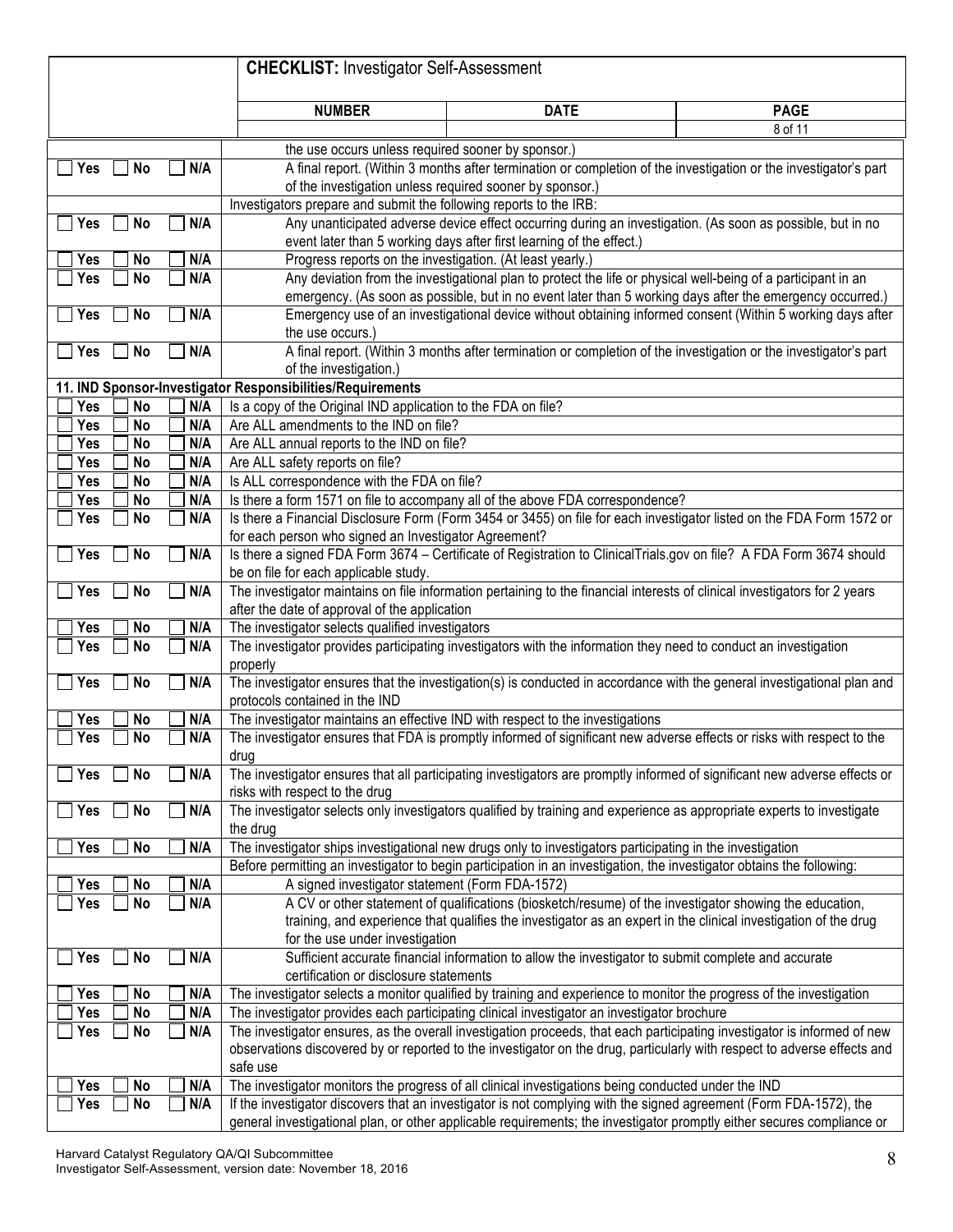|                         | <b>CHECKLIST: Investigator Self-Assessment</b>                                                                                                                                              |                                                                                                                          |             |  |  |  |
|-------------------------|---------------------------------------------------------------------------------------------------------------------------------------------------------------------------------------------|--------------------------------------------------------------------------------------------------------------------------|-------------|--|--|--|
|                         |                                                                                                                                                                                             |                                                                                                                          |             |  |  |  |
|                         | <b>NUMBER</b>                                                                                                                                                                               | <b>DATE</b>                                                                                                              | <b>PAGE</b> |  |  |  |
|                         |                                                                                                                                                                                             |                                                                                                                          | 9 of 11     |  |  |  |
|                         | discontinues shipment of the investigational new drug to the investigator and ends the investigator's participation in<br>the investigation                                                 |                                                                                                                          |             |  |  |  |
| N/A<br>Yes<br>No        | If the investigator's participation in the investigation is ended, the investigator ensures that the investigator                                                                           |                                                                                                                          |             |  |  |  |
|                         | dispose of or returns the investigational drug and notifies the FDA                                                                                                                         |                                                                                                                          |             |  |  |  |
| <b>No</b><br>N/A<br>Yes | The investigator reviews and evaluates the evidence relating to the safety and effectiveness of the drug as it is                                                                           |                                                                                                                          |             |  |  |  |
|                         | obtained from the investigator(s)                                                                                                                                                           |                                                                                                                          |             |  |  |  |
|                         | If the investigator determines that the investigational drug presents an unreasonable and significant risk to                                                                               |                                                                                                                          |             |  |  |  |
|                         | participants, the investigator:                                                                                                                                                             |                                                                                                                          |             |  |  |  |
| Yes<br>N/A<br>No        |                                                                                                                                                                                             | Ensures discontinuation of those investigations that present the risk                                                    |             |  |  |  |
| <b>No</b><br>N/A<br>Yes |                                                                                                                                                                                             | Notifies the FDA, all institutional review boards, and all investigators who have at any time participated in            |             |  |  |  |
|                         | the investigation of the discontinuance                                                                                                                                                     |                                                                                                                          |             |  |  |  |
| Yes<br><b>No</b><br>N/A |                                                                                                                                                                                             | Ensures the disposition of all stocks of the drug outstanding                                                            |             |  |  |  |
| Yes<br>N/A<br><b>No</b> |                                                                                                                                                                                             | Furnishes the FDA with a full report of the investigator's actions                                                       |             |  |  |  |
| Yes<br><b>No</b><br>N/A | The investigator maintains adequate records showing the receipt, shipment, or other disposition of the investigational                                                                      |                                                                                                                          |             |  |  |  |
|                         | drug, including, as appropriate, the name of the investigator to whom the drug is shipped, and the date, quantity, and                                                                      |                                                                                                                          |             |  |  |  |
|                         |                                                                                                                                                                                             | batch or code mark of each such shipment                                                                                 |             |  |  |  |
| Yes<br>N/A<br>No        | The investigator retains these records and reports for 2 years after a marketing application is approved for                                                                                |                                                                                                                          |             |  |  |  |
|                         | the drug; or, if an application is not approved for the drug, until 2 years after shipment and delivery of the<br>drug for investigational use is discontinued and FDA has been so notified |                                                                                                                          |             |  |  |  |
| Yes<br><b>No</b><br>N/A | The investigator retains reserve samples of any test article and reference standard identified in, and used in any                                                                          |                                                                                                                          |             |  |  |  |
|                         | bioequivalence or bioavailability studies and release the reserve samples to the FDA upon request                                                                                           |                                                                                                                          |             |  |  |  |
| Yes<br><b>No</b><br>N/A | The investigator retains each reserve sample for a period of at least 5 years following the date on which the                                                                               |                                                                                                                          |             |  |  |  |
|                         | application or supplemental application is approved, or, if such application or supplemental application is                                                                                 |                                                                                                                          |             |  |  |  |
|                         | not approved, at least 5 years following the date of completion of the bioavailability study                                                                                                |                                                                                                                          |             |  |  |  |
| Yes<br><b>No</b><br>N/A | The investigator permits, upon request from any properly authorized officer or employee of the Food and Drug                                                                                |                                                                                                                          |             |  |  |  |
|                         | Administration, at reasonable times, such officer or employee to have access to and copy and verify any records and                                                                         |                                                                                                                          |             |  |  |  |
|                         | reports relating to a clinical investigation being conducted under the IND                                                                                                                  |                                                                                                                          |             |  |  |  |
| Yes<br>N/A<br>No        | The investigator submits, upon written request by the FDA, the records or reports (or copies of them) to the FDA                                                                            |                                                                                                                          |             |  |  |  |
| <b>No</b><br>N/A<br>Yes |                                                                                                                                                                                             | The investigator discontinues shipments of the drug to any investigator who has failed to maintain or make available     |             |  |  |  |
|                         | records or reports of the investigation as required                                                                                                                                         |                                                                                                                          |             |  |  |  |
|                         | If an investigational new drug is a substance listed in any schedule of the Controlled Substances Act (21 U.S.C. 801;                                                                       |                                                                                                                          |             |  |  |  |
|                         | 21 CFR part 1308), the investigator ensures:                                                                                                                                                |                                                                                                                          |             |  |  |  |
| Yes<br>N/A<br>No        |                                                                                                                                                                                             | Upon the request of a properly authorized employee of the Drug Enforcement Administration of the U.S.                    |             |  |  |  |
|                         |                                                                                                                                                                                             | Department of Justice, all records concerning shipment, delivery, receipt, and disposition of the drug, which            |             |  |  |  |
|                         | are required to be kept be made available by the investigator to whom the request is made, for inspection                                                                                   |                                                                                                                          |             |  |  |  |
| N/A<br>No<br>Yes        | and copying<br>That adequate precautions are taken, including storage of the investigational drug in a securely locked,                                                                     |                                                                                                                          |             |  |  |  |
|                         |                                                                                                                                                                                             | substantially constructed cabinet, or other securely locked, substantially constructed enclosure, access to              |             |  |  |  |
|                         |                                                                                                                                                                                             | which is limited, to prevent theft or diversion of the substance into illegal channels of distribution                   |             |  |  |  |
| N/A<br>Yes<br>No        |                                                                                                                                                                                             | The investigator ensures the return of all unused supplies of the investigational drug from each individual investigator |             |  |  |  |
|                         | whose participation in the investigation is discontinued or terminated                                                                                                                      |                                                                                                                          |             |  |  |  |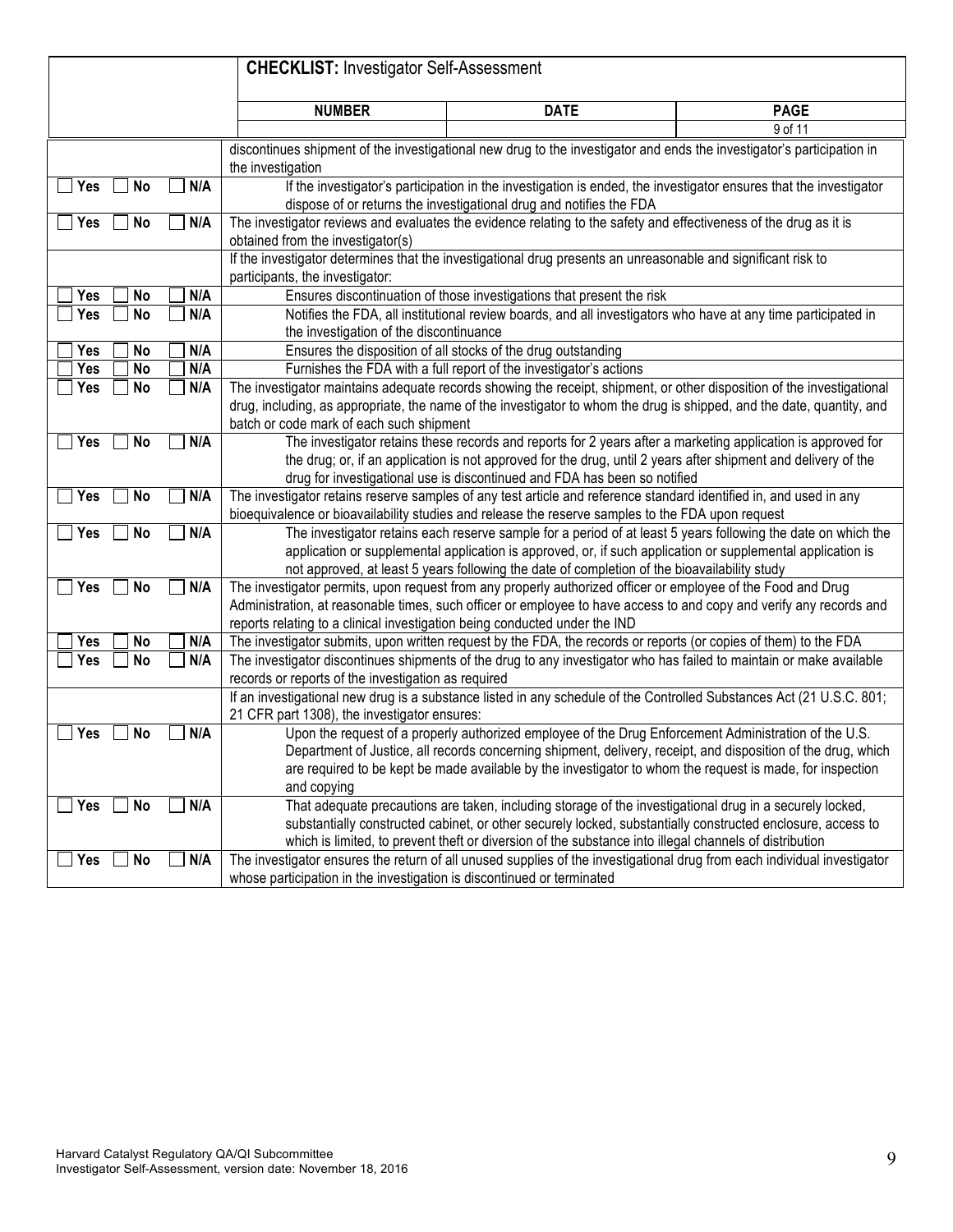|                                               | <b>CHECKLIST: Investigator Self-Assessment</b>                        |  |                                                                                             |                                                                                                                                                                                                                                  |  |
|-----------------------------------------------|-----------------------------------------------------------------------|--|---------------------------------------------------------------------------------------------|----------------------------------------------------------------------------------------------------------------------------------------------------------------------------------------------------------------------------------|--|
|                                               |                                                                       |  |                                                                                             |                                                                                                                                                                                                                                  |  |
|                                               | <b>NUMBER</b>                                                         |  | <b>DATE</b>                                                                                 | <b>PAGE</b>                                                                                                                                                                                                                      |  |
|                                               |                                                                       |  |                                                                                             | 10 of 11                                                                                                                                                                                                                         |  |
|                                               |                                                                       |  | <b>Participant Files</b>                                                                    | (Complete for sample of enrolled participants. If participant files are not accessible, disregard this section.)                                                                                                                 |  |
|                                               | <b>Principal Investigator</b>                                         |  |                                                                                             |                                                                                                                                                                                                                                  |  |
|                                               | <b>Protocol #/Study Title</b>                                         |  |                                                                                             |                                                                                                                                                                                                                                  |  |
|                                               | <b>Total Sample Reviewed</b>                                          |  |                                                                                             |                                                                                                                                                                                                                                  |  |
|                                               | <b>Participant IDs</b>                                                |  |                                                                                             |                                                                                                                                                                                                                                  |  |
| <b>Name of Person Completing Checklist</b>    |                                                                       |  |                                                                                             |                                                                                                                                                                                                                                  |  |
|                                               | <b>Date Completed</b>                                                 |  |                                                                                             |                                                                                                                                                                                                                                  |  |
| 1. Recruitment                                |                                                                       |  |                                                                                             |                                                                                                                                                                                                                                  |  |
| N/A<br>Yes<br>No                              |                                                                       |  |                                                                                             | Are all the recruitment methods/processes being followed in accordance with the IRB approved protocol?                                                                                                                           |  |
| <b>No</b><br>N/A<br>Yes                       |                                                                       |  |                                                                                             | Have ALL recruitment materials (e.g., advertisements and telephone scripts) been approved by the IRB? Note: All<br>recruitment materials must be approved prior to use and must be re-approved at the time of continuing review. |  |
| 2. Participant Selection                      |                                                                       |  |                                                                                             |                                                                                                                                                                                                                                  |  |
| Yes<br>No<br>N/A                              |                                                                       |  | Is source documentation on file to verify inclusion/exclusion criteria?                     |                                                                                                                                                                                                                                  |  |
| Yes<br>N/A<br>No                              | There is a completed eligibility checklist                            |  |                                                                                             |                                                                                                                                                                                                                                  |  |
| <b>Yes</b><br>N/A<br>No                       |                                                                       |  |                                                                                             | The eligibility criteria checklist includes dated signature/initials of the person making the eligibility determination                                                                                                          |  |
| N/A<br>Yes<br><b>No</b>                       |                                                                       |  |                                                                                             | For participants who did not meet eligibility (e.g. screen-failures), identifiable information was destroyed or                                                                                                                  |  |
|                                               | authorization was obtained to keep participant information            |  |                                                                                             |                                                                                                                                                                                                                                  |  |
| 3. Consent                                    |                                                                       |  |                                                                                             |                                                                                                                                                                                                                                  |  |
| Yes<br><b>No</b><br>N/A                       |                                                                       |  | Was the consent process conducted per the IRB-approved protocol?                            |                                                                                                                                                                                                                                  |  |
| Yes<br>N/A<br><b>No</b>                       | size/enrollment                                                       |  |                                                                                             | The number of participants who have signed consent forms, i.e., enrolled, is no greater than the IRB-approved sample                                                                                                             |  |
| N/A<br><b>Yes</b><br><b>No</b>                |                                                                       |  |                                                                                             | Investigators obtained consent from each participant prior to the start of any study procedures                                                                                                                                  |  |
| N/A<br><b>Yes</b><br>No                       |                                                                       |  |                                                                                             | Original copies (not photo copies) of all consent forms signed and dated by participants are on file                                                                                                                             |  |
| N/A<br><b>Yes</b><br>No                       | Valid IRB-approved consent forms were used                            |  |                                                                                             |                                                                                                                                                                                                                                  |  |
| N/A<br><b>Yes</b><br>No                       | All pages of the consent forms are on file for each participant       |  |                                                                                             |                                                                                                                                                                                                                                  |  |
| N/A<br><b>Yes</b><br><b>No</b>                |                                                                       |  |                                                                                             | All yes/no, checkboxes, or similar options on the consent forms are completed and/or initialed                                                                                                                                   |  |
| <b>No</b><br>N/A<br>Yes                       |                                                                       |  | Consent forms are free of any handwritten changes or corrections                            |                                                                                                                                                                                                                                  |  |
| N/A<br><b>Yes</b><br>No<br>N/A<br>Yes<br>No   |                                                                       |  | The participant/participant representative received a copy of the consent form              | The participant/participant representative signed his/her own consent forms. (Exceptions: IRB-approved surrogate)                                                                                                                |  |
| N/A<br>Yes<br>No                              |                                                                       |  |                                                                                             | The participant's/participant representative's receipt of a copy of the consent form is documented, e.g., Enrollment Log                                                                                                         |  |
| N/A<br>Yes<br>No                              |                                                                       |  | An IRB-approved study representative obtained consent for all participants                  |                                                                                                                                                                                                                                  |  |
| N/A<br>Yes<br>No                              |                                                                       |  | An IRB-approved study representative signed/dated the consent form                          |                                                                                                                                                                                                                                  |  |
| No<br>N/A<br>Yes                              | consent form                                                          |  |                                                                                             | An IRB-approved study representative entered the same date as the participant/participant representative on the                                                                                                                  |  |
| Yes<br>No<br>N/A                              | Were non-English speaking subjects enrolled?                          |  |                                                                                             |                                                                                                                                                                                                                                  |  |
| <b>Yes</b><br>No<br>N/A                       |                                                                       |  |                                                                                             | If non-English speaking subjects were enrolled, was the IRB-approved process for enrolling non-English speaking                                                                                                                  |  |
|                                               | subjects followed?                                                    |  |                                                                                             |                                                                                                                                                                                                                                  |  |
| Yes<br>No<br>N/A                              |                                                                       |  | If Short Form Consent is implemented, a witness signed and dated the consent form           |                                                                                                                                                                                                                                  |  |
| Yes<br>No<br>N/A                              |                                                                       |  | Consent is obtained from enrolled minors that reach local age of majority during the study  |                                                                                                                                                                                                                                  |  |
| Yes<br>No<br>N/A                              |                                                                       |  | Waiver of the requirement to obtain consent and/or alteration of consent process on file    |                                                                                                                                                                                                                                  |  |
| No<br>N/A                                     | <b>Yes</b><br>Wavier of documentation (signature requirement) on file |  |                                                                                             |                                                                                                                                                                                                                                  |  |
| 4. Prompt Reporting Requirements              |                                                                       |  |                                                                                             |                                                                                                                                                                                                                                  |  |
| Yes<br>No<br>N/A                              | All prompt reporting requirements have been fulfilled                 |  |                                                                                             |                                                                                                                                                                                                                                  |  |
| <b>Data Collection Source Documents</b><br>5. |                                                                       |  |                                                                                             |                                                                                                                                                                                                                                  |  |
| Yes<br>N/A<br>No<br>Yes<br>N/A<br>No          | Source documentation is available to support data entry               |  | Data collection complete/accurate for each participant. (e.g. no blank fields/missing data) |                                                                                                                                                                                                                                  |  |
| <b>Yes</b><br>No<br>N/A                       |                                                                       |  |                                                                                             | The source documentation/CRF for each participant includes dated signature/initials of the person obtaining the                                                                                                                  |  |